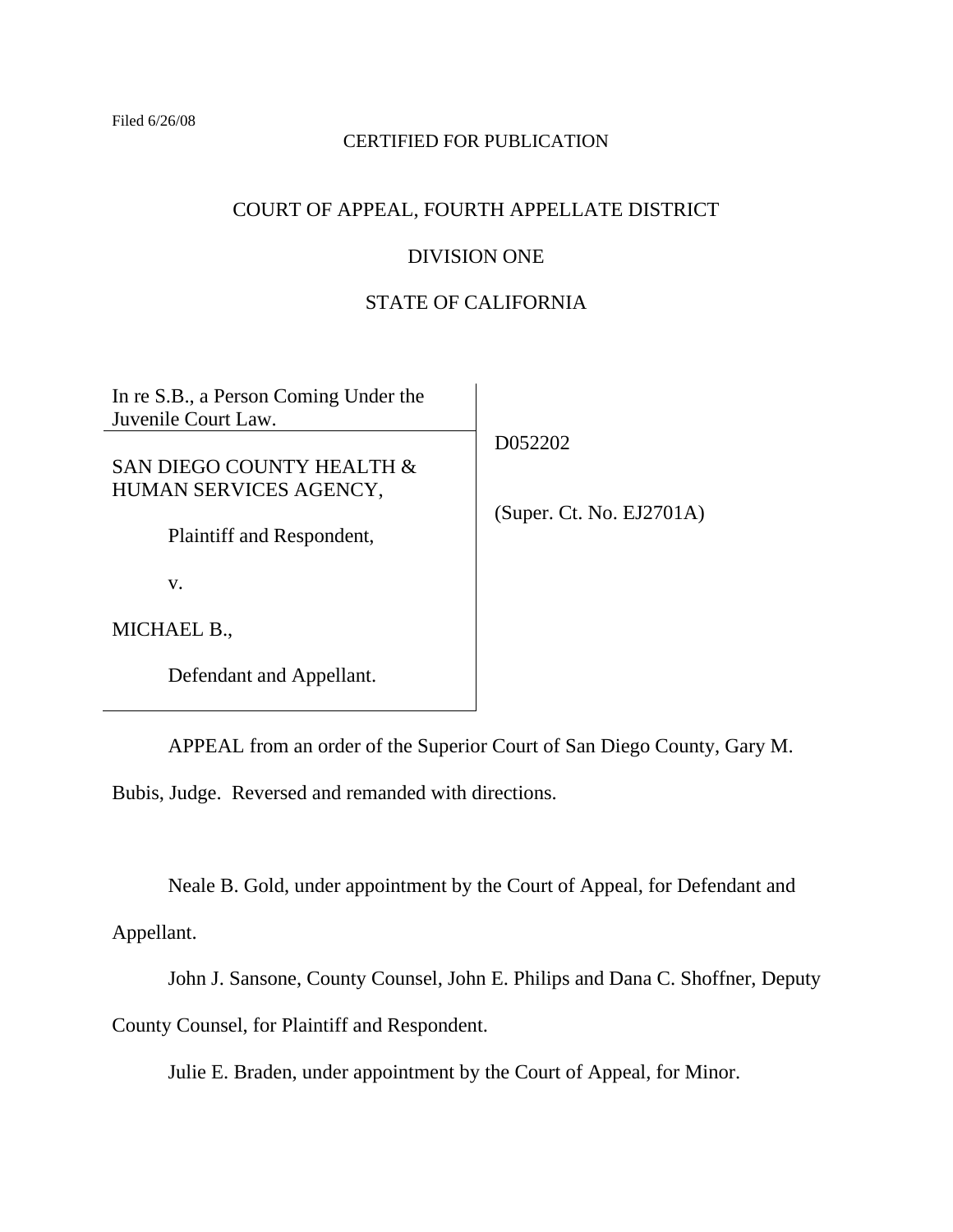Michael B. appeals an order terminating his parental rights to his daughter, S.B., under Welfare and Institutions  $Code<sup>1</sup>$  section 366.26. He contends the court erred when it did not apply the exception to termination for parents who have continuing beneficial relationships with their dependent children. (Former § 366.26, subd.  $(c)(1)(A)$ .<sup>2</sup> Michael further contends the court did not comply with the notice provisions of the Indian Child Welfare Act (ICWA). (25 U.S.C. § 1901 et seq.; § 224 et seq.)

 We conclude Michael had a continuing beneficial relationship with his daughter within the meaning of the statutory exception to termination of parental rights. We also agree there was noncompliance with ICWA. Accordingly, we reverse and remand with directions.

### FACTUAL AND PROCEDURAL BACKGROUND

Michael and Stephanie J.<sup>3</sup> are the parents of S.B., born October 2002. Michael was S.B.'s primary caregiver; the record indicates Stephanie was in and out of S.B.'s life. On November 15, 2005, Michael and Stephanie were arrested on drug-related charges, including being under the influence of methamphetamine. Michael admitted he used methamphetamine "on and off" for 30 years.

 The San Diego County Health & Human Services Agency (Agency) filed a petition under section 300, subdivision (b), alleging the parents could not provide regular

<sup>1</sup> All further statutory references are to the Welfare and Institutions Code unless otherwise specified.

<sup>&</sup>lt;sup>2</sup> Effective January 1, 2008, the Legislature amended and renumbered section 366.26, subdivision (c)(1). (Stats. 2006, ch. 838, § 52.) Former section 366.26, subdivision (c)(1)(A), is now section 366.26, subdivision (c)(1)(B)(i).

<sup>3</sup> Stephanie does not appeal.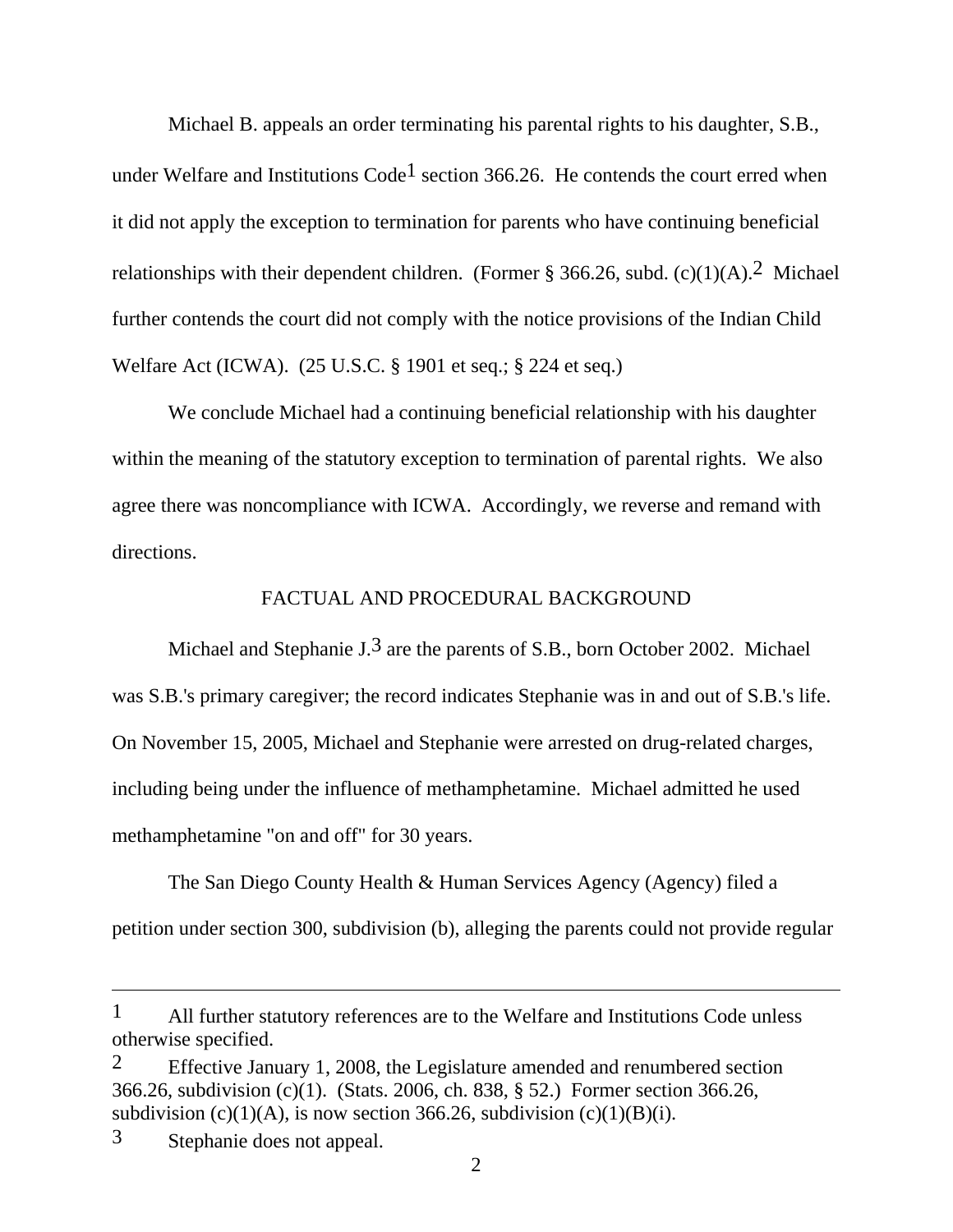care to S.B. because of substance abuse. On January 9, 2006, the court sustained the petition, removed S.B. from parental custody and placed her with her maternal grandparents. The court ordered a plan of family reunification services for each parent.

 At the outset of the proceedings, Michael informed the social worker he was or may be a member of or eligible for membership in the "Blackfoot Lakota Sioux." (See generally, ICWA, 25 U.S.C. § 1901 et seq.; § 224 et seq.; Cal. Rules of Court,  $4$  rule 5.664.) The Agency reported it notified the Blackfeet tribe and all Sioux tribes of the dependency proceedings (Sioux notices). The Agency filed form JV-1355 and the tribes' responses with the court on February 7, 2006. The notice to the Oglala Sioux was returned unclaimed.6 On February 22 the court found notice was appropriate and ICWA did not apply.

 At the contested 12-month review hearing on February 22, 2007, the Agency reported Michael "complied with every aspect of his case plan," including maintaining his sobriety and consistently visiting S.B. However, social worker Bernadette Brown opined Michael's physical and emotional health prevented him from reunifying with S.B.

 Michael served in Vietnam on a helicopter gunship from 1967 to 1969. He experienced recurrent bouts of anger and aggression and was diagnosed with combat-

<sup>4</sup> All rule references are to the California Rules of Court.

<sup>5</sup> Form JV-135 is entitled "NOTICE OF INVOLUNTARY CHILD CUSTODY PROCEEDINGS FOR AN INDIAN CHILD." The use of form JV-135 is mandated by the Judicial Council for notice to Indian tribes of proceedings involving the custody of Indian children.

<sup>6</sup> Notice to the Oglala Sioux was sent to an incorrect address.

<sup>3</sup>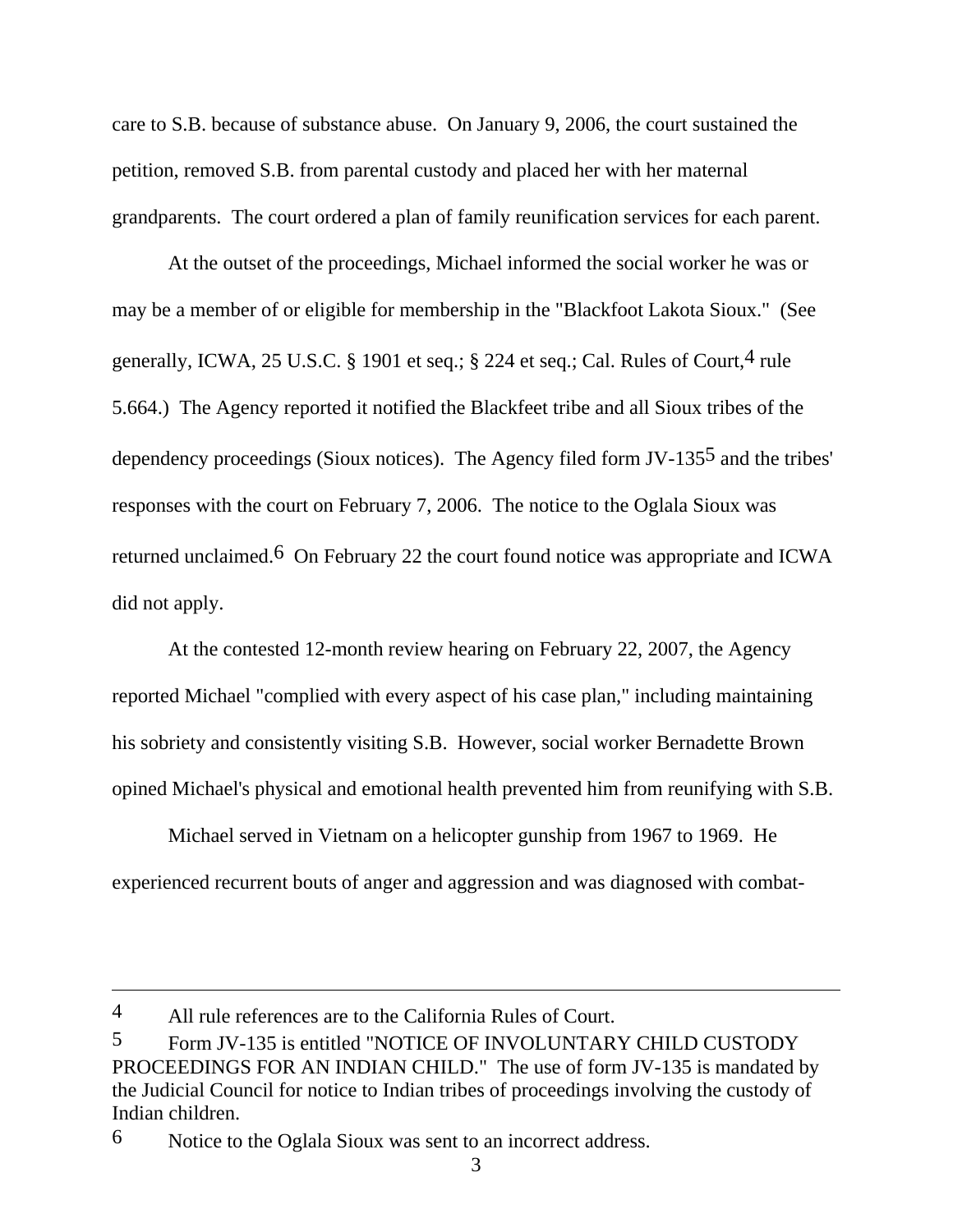related posttraumatic stress disorder. Michael's treatment included psychotropic medications, individual therapy and group therapy. Michael's physical health was also poor. He had heart and stomach problems and acute degenerative osteoarthritis that caused severe neck and back pain. Michael acknowledged his current health problems impeded his ability to care for S.B. full time.

 Brown reported Michael visited S.B. three days a week. The visits were supervised. S.B. became upset when the visits ended and wanted to leave with Michael. Brown noted Michael "demonstrates empathy and the ability to put himself in his daughter's place to recognize her needs." Brown stated: "It pains the Agency not to be able to reunify [Michael] and his daughter [S.B.] because of his consistent efforts to alleviate and or mitigate the reasons his family was brought to the attention of the court."

 At some point in time, the Agency learned Michael's maternal grandfather was Mescalero Apache and a grandmother was Mexican Yaqui.<sup>7</sup> The Agency obtained additional information about Michael's father and paternal grandfather after it sent the Sioux notices. This information included Michael's father's name and the former addresses, birthplaces, birthdates and the dates and places of death of both his father and grandfather. On June 20 and August 6, 2007, the court continued the section 366.26 hearing to allow the Agency to resolve the pending ICWA issues.

 In late June 2007 the Agency reported form JV-135 "was corrected and re-sent on May 10, 2007" (revised JV-135). The Agency sent the revised JV-135 to the Bureau of

<sup>7</sup> We cannot determine from the record whether the grandmother was Michael's paternal or maternal grandmother.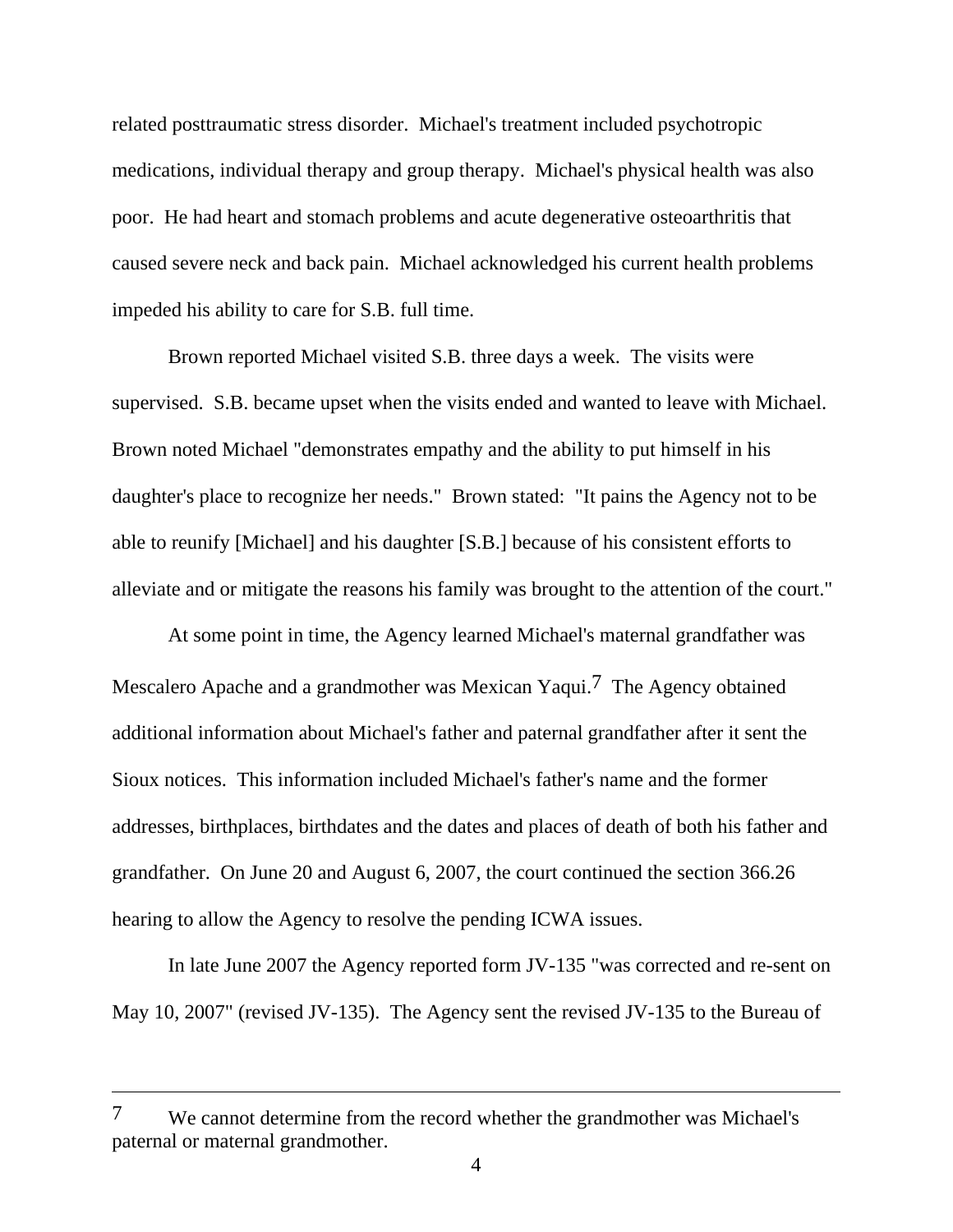Indian Affairs (BIA), the Pascua Yaqui tribe, the Blackfeet tribe, Michael and Stephanie. The Agency attached the notices and the responses received from the tribes to its addendum report. Notice to Stephanie was returned, marked "not deliverable as addressed." The Agency did not notice the Mescalaro Apache tribe.

 In August 2007 the Agency reported all tribes were appropriately noticed and all ICWA response letters were received. The responses indicated S.B. was not eligible for membership in any of the noticed tribes. In October the Agency informed the court it noticed the Mescalero Apache tribe on August 7, and the tribe responded S.B. was not eligible for enrollment. The Agency recommended the court find ICWA did not apply.

 The section 366.26 hearing was held on December 4, 2007. Michael contested the Agency's recommendations to terminate parental rights. $8$  The court admitted into evidence the Agency's court reports and addendums prepared for the section 366.26 hearing and a bonding study conducted by Dr. Robert Kelin dated July 26, 2007. The court heard testimony from social worker David Smith and Dr. Kelin.

 Social worker Stefani Castro prepared the initial section 366.26 report and addendum report dated August 6, 2007. Castro observed four visits between Michael and S.B. She stated S.B. had a consistent and positive relationship with Michael, who visited her two to three times each week. During visits, however, S.B. looked to her grandmother for security, safety, guidance and parenting. Castro opined that for S.B., the benefits of adoption outweighed the benefits of maintaining the parent-child relationship.

<sup>8</sup> Stephanie did not appear at the section 366.26 hearing. She informed the court through counsel she supported Michael's position.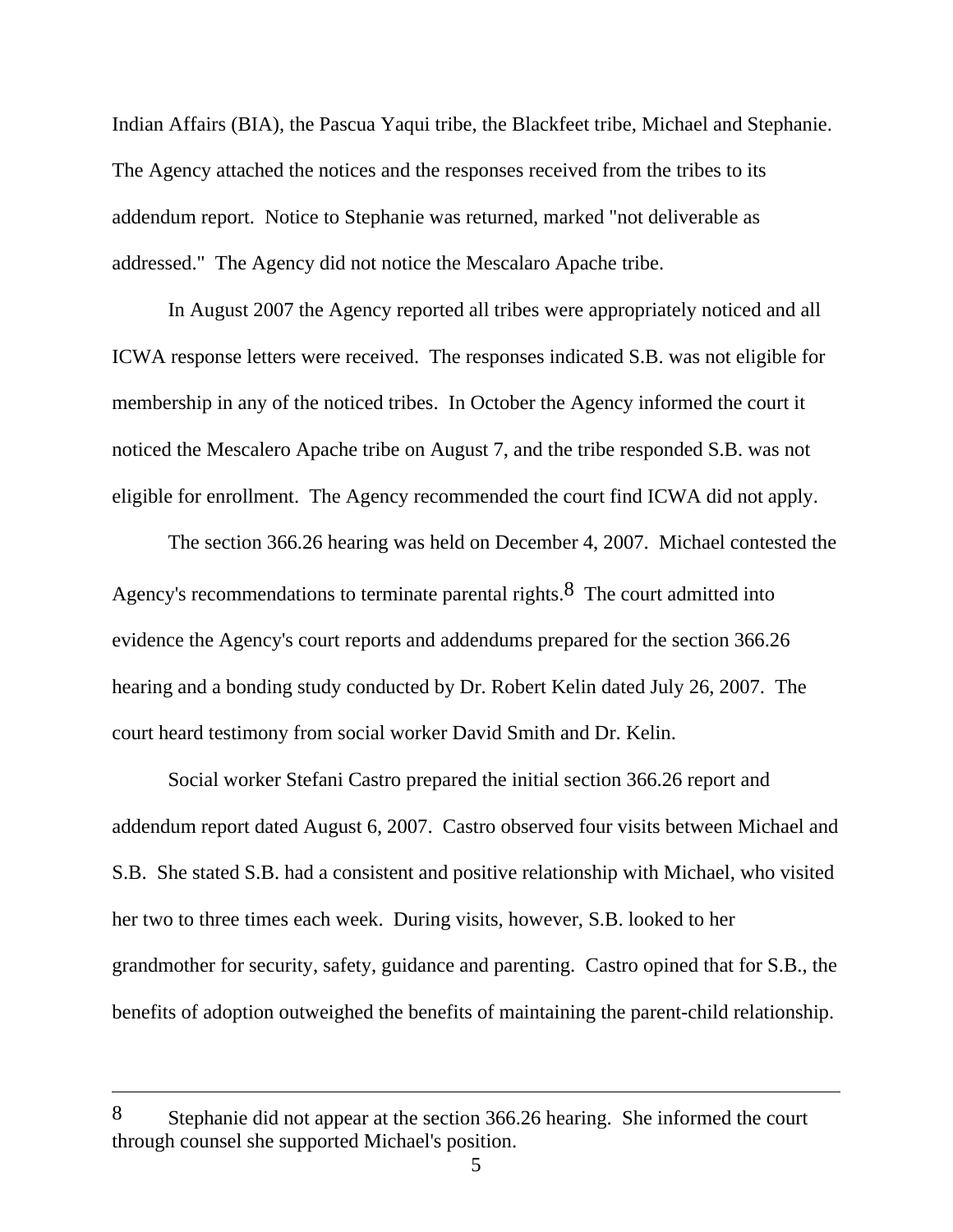S.B.'s primary attachment was to her grandparents. They provided day-to-day care. The best outcome would allow S.B. to continue her relationships with her parents through supervised visitation. However, were visitation not to occur, the loss of the parent-child relationship would not be a "huge detriment" to S.B.

 The case was assigned to social worker David Smith before the section 366.26 hearing. Smith observed one visit between Michael and S.B. Smith testified Michael was very involved in the visit but S.B.'s grandmother assumed the more parental role. Smith acknowledged there would be some detriment to S.B. were parental rights terminated. The Agency's recommendation to terminate parental rights was based in part on the grandparents' intent to continue Michael's visits with S.B. In making his recommendation, Smith also considered S.B.'s secure, strong attachment with her grandmother. Smith opined that any detriment to S.B. would be outweighed by the benefit she would gain from adoption.

 Dr. Kelin conducted a bonding study between Michael and S.B. Dr. Kelin described the bond between them as "fairly strong" or "moderate." He used the terms interchangeably. During the study, S.B. sat in Michael's lap, played games and colored. Michael was responsive to her requests. In the middle of coloring, S.B. said to Michael, "I love you," and he responded in kind. S.B. whispered and joked with Michael and then spontaneously said, "I wish I lived with you and Mommy and Nana."

 Dr. Kelin testified the degree of harm a child might experience from the loss of a parental relationship was hard to predict. In general, if a child had a stable relationship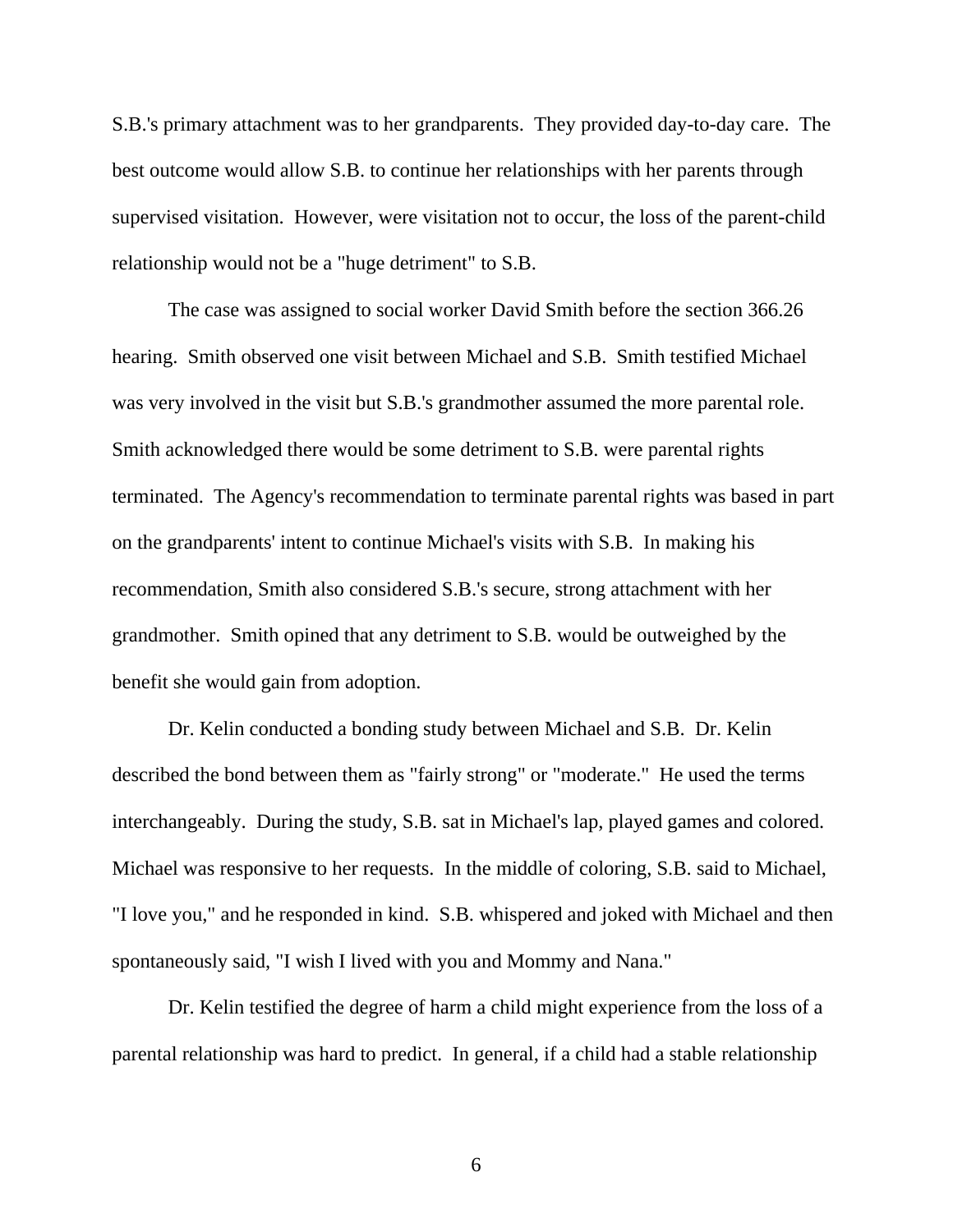with another person, it would reduce the risk of harm from severing another relationship. Dr. Kelin believed Michael's relationship with S.B. vacillated between parental and peerlike. S.B. listened and responded to Michael, but at times she was directive and bossy. Dr. Kelin concluded that because the bond between Michael and S.B. was fairly strong, there was a potential for harm to S.B. were she to lose the parent-child relationship.

 The court took judicial notice of its prior findings and orders. It found Michael maintained frequent and loving contact with S.B. and they shared an emotionally significant relationship; however, there was no evidence to suggest Michael's relationship with S.B. was parental in nature or that it would be greatly detrimental to S.B. to terminate her relationship with her father. The court found ICWA did not apply and adoption was in S.B.'s best interests. The court terminated parental rights.

#### DISCUSSION

#### I

## *The Continuing Beneficial Relationship Exception to Termination of Parental Rights*

### A

 Michael contends the court erred when it terminated his parental rights. He argues he met his burden of proof to show he regularly visited S.B. and had a beneficial parental relationship with her that outweighed any prospective adoption. Michael asserts the court erred when it used the grandparents' willingness to continue his visitation with S.B. as a factor in determining whether to terminate parental rights. Michael also posits S.B.'s strong bond with her grandmother was not relevant in evaluating the nature and strength of the parent-child relationship.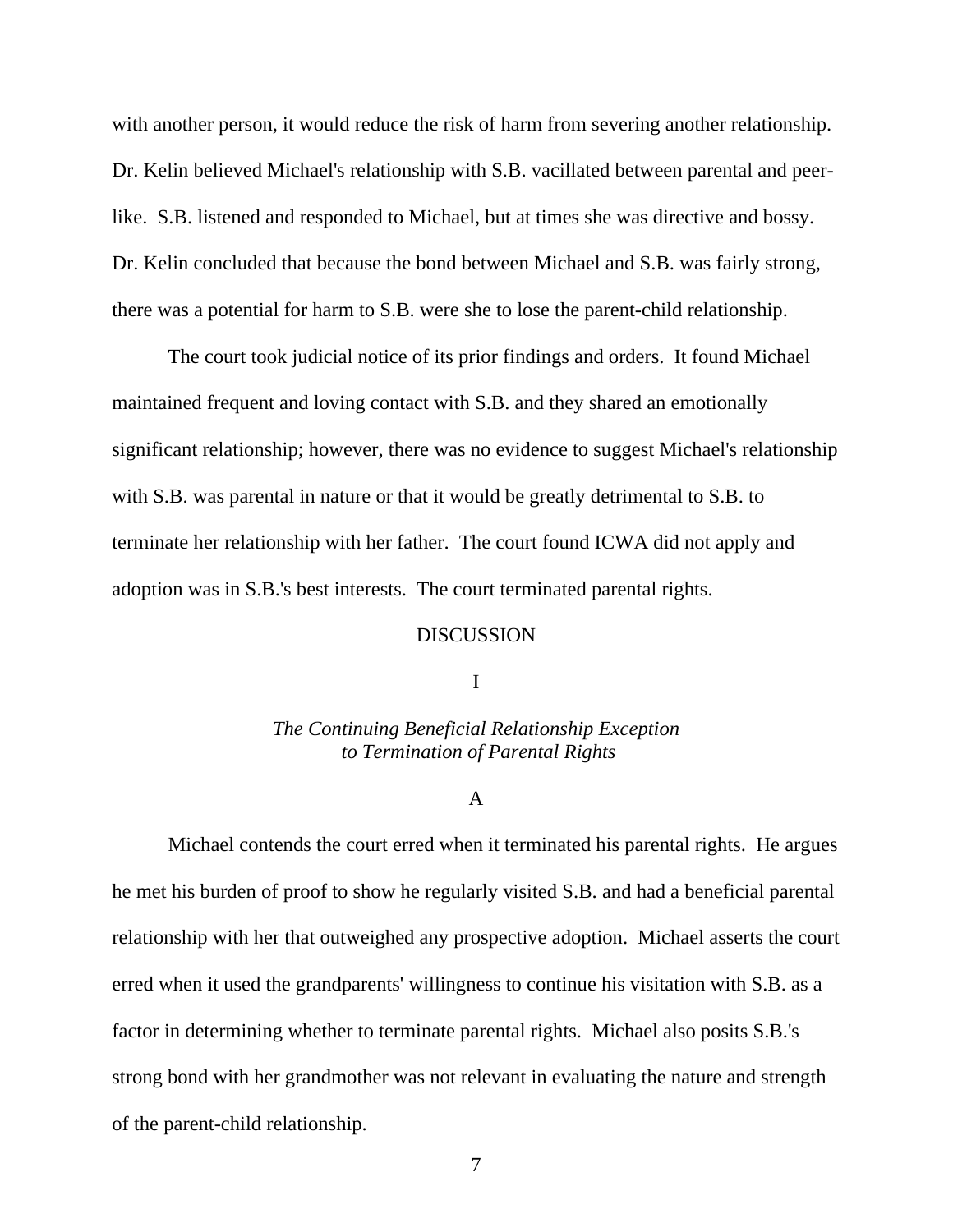The Agency maintains Michael does not meet his burden on appeal to show the court's findings are not supported by substantial evidence. The Agency contends Michael did not have a parental relationship with S.B. because she did not look to him for day-today nurturing, stability, encouragement and support. The Agency also argues S.B. did not have a primary attachment to Michael and any evidence to show she would be harmed by termination of parental rights was merely speculative.

 At a permanency plan hearing, the court may order one of three alternatives: adoption, guardianship or long-term foster care. (*In re Taya C.* (1991) 2 Cal.App.4th 1, 7.) If the dependent child is adoptable, there is a strong preference for adoption over the alternative permanency plans. (*San Diego County Dept. of Social Services v. Superior Court* (1996) 13 Cal.4th 882, 888; *In re Zachary G*. (1999) 77 Cal.App.4th 799, 808- 809.)

 Once the court determines the child is likely to be adopted, the burden shifts to the parent to show that termination of parental rights would be detrimental to the child under one of the exceptions listed in section 366.26, subdivision (c)(1). (*In re Lorenzo C.* (1997) 54 Cal.App.4th 1330, 1343-1345; but see § 366.26, subd. (c)(1)(A), eff. Jan. 1, 2008.) Section 366.26, subdivision  $(c)(1)(B)(i)$ , provides an exception to termination of parental rights when "[t]he parents have maintained regular visitation and contact with the child and the child would benefit from continuing the relationship."

 In *In re Autumn H.* (1994) 27 Cal.App.4th 567, 575 (*Autumn H*.) we interpreted the " 'benefit from continuing the relationship' " to mean "the relationship promotes the well-being of the child to such a degree as to outweigh the well-being the child would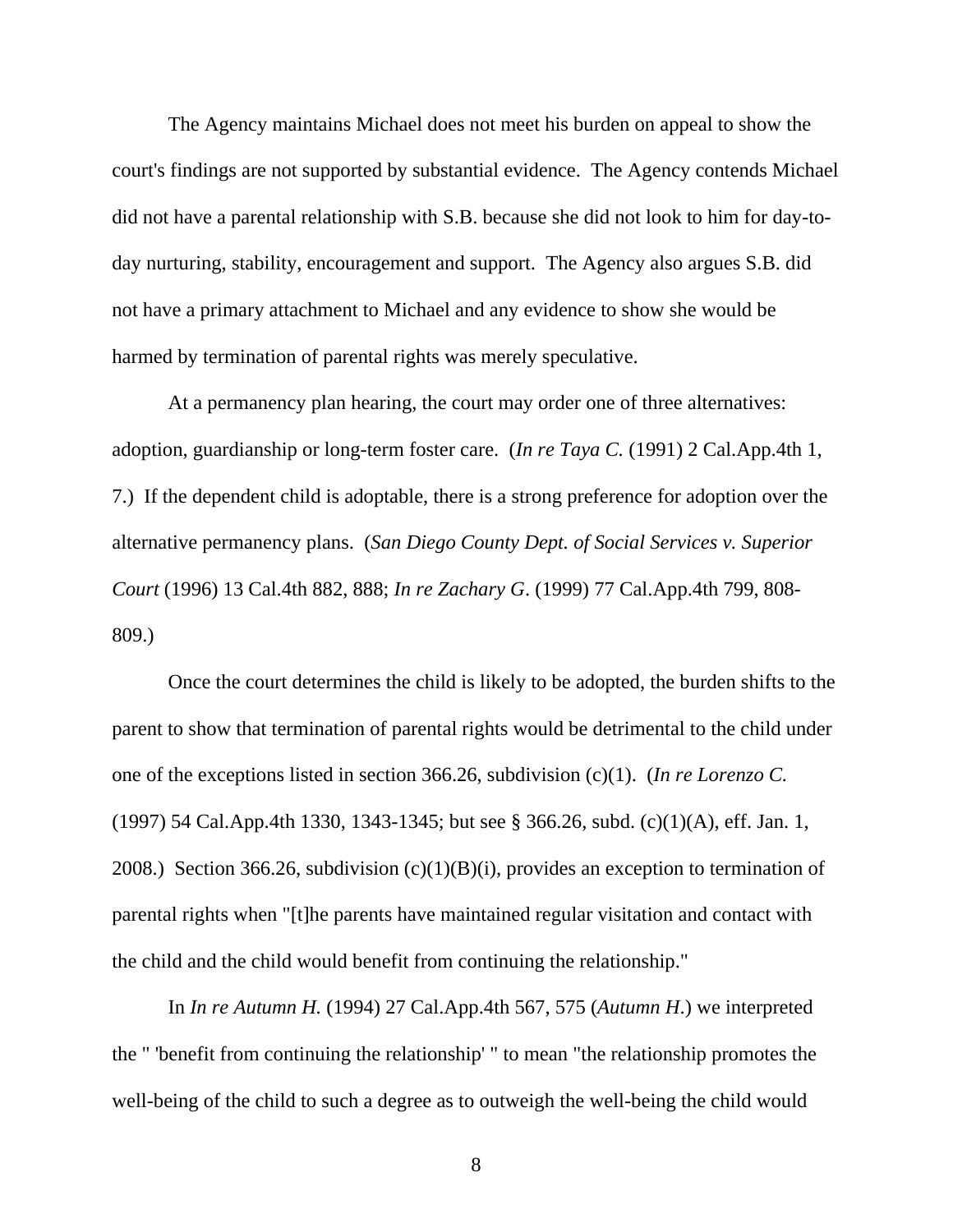gain in a permanent home with new, adoptive parents." We further explained "the court balances the strength and quality of the natural parent/child relationship in a tenuous placement against the security and the sense of belonging a new family would confer. If severing the natural parent/child relationship would deprive the child of a substantial, positive emotional attachment such that the child would be greatly harmed, the preference for adoption is overcome and the natural parent's rights are not terminated." (*Ibid*.)" *Autumn H.* has been widely followed by the Courts of Appeal . . . ." (*In re Jasmine D.* (2000) 78 Cal.App.4th 1339, 1347.)

 In describing a parent-child relationship that may confer more than incidental benefit to a child, we noted: "The significant attachment from child to parent results from the adult's attention to the child's needs for physical care, nourishment, comfort, affection and stimulation. (See Goldstein, *supra*, p. 17.) The relationship arises from day-to-day interaction, companionship and shared experiences. (*Id.* at p. 19.) The exception applies only where the court finds regular visits and contact have continued or developed a significant, positive, emotional attachment from child to parent." (*Autumn H., supra*, 27 Cal.App.4th at p. 575.)

 We determine whether there is substantial evidence to support the trial court's ruling by reviewing the evidence most favorably to the prevailing party and indulging in all legitimate and reasonable inferences to uphold the court's ruling. (*In re Misako R.* (1991) 2 Cal.App.4th 538, 545.) If the court's ruling is supported by substantial evidence, the reviewing court must affirm the court's rejection of the exceptions to termination of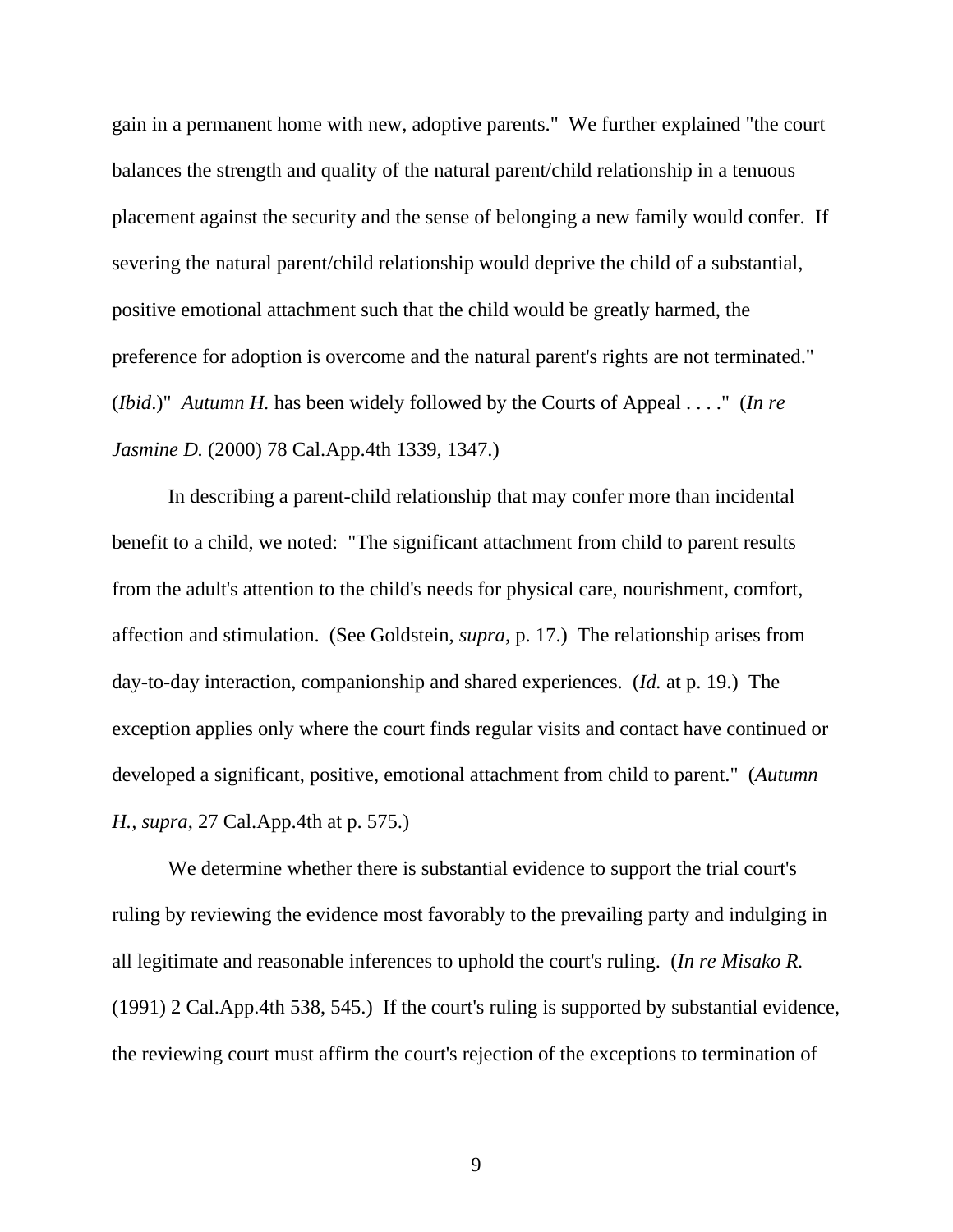parental rights under section 366.26, subdivision (c). (*Autumn H., supra,* 27 Cal.App.4th at p. 576.)

#### B

 Here, the court found Michael had frequent and loving visits with S.B. and had "an emotionally significant relationship" with her. The court also found there was no evidence to suggest Michael's relationship with S.B. was parental in nature or that it would be greatly detrimental to S.B. to terminate the relationship.

 The parties agree Michael maintained regular, consistent and appropriate visits with S.B. throughout the dependency proceedings. The court's finding Michael and S.B. had an emotionally significant relationship is amply supported by the record. However, there is no evidence to support the court's finding Michael did not have some type of parental relationship with S.B.

 Michael was S.B.'s primary caregiver for three years. In 2004 a social worker observed him parenting S.B. in a patient and loving manner. When S.B. was removed from his care, Michael immediately recognized that his drug use was untenable, started services, maintained his sobriety, sought medical and psychological services and maintained consistent and regular visitation with S.B. He complied with "every aspect" of his case plan.

 For the first year after she was removed from parental custody, S.B. continued to display a strong attachment to Michael. She was unhappy when visits ended and tried to leave with Michael when the visits were over. Michael was sensitive to S.B.'s needs. Social worker Brown noted, "[Michael] consistently puts his daughter[']s needs and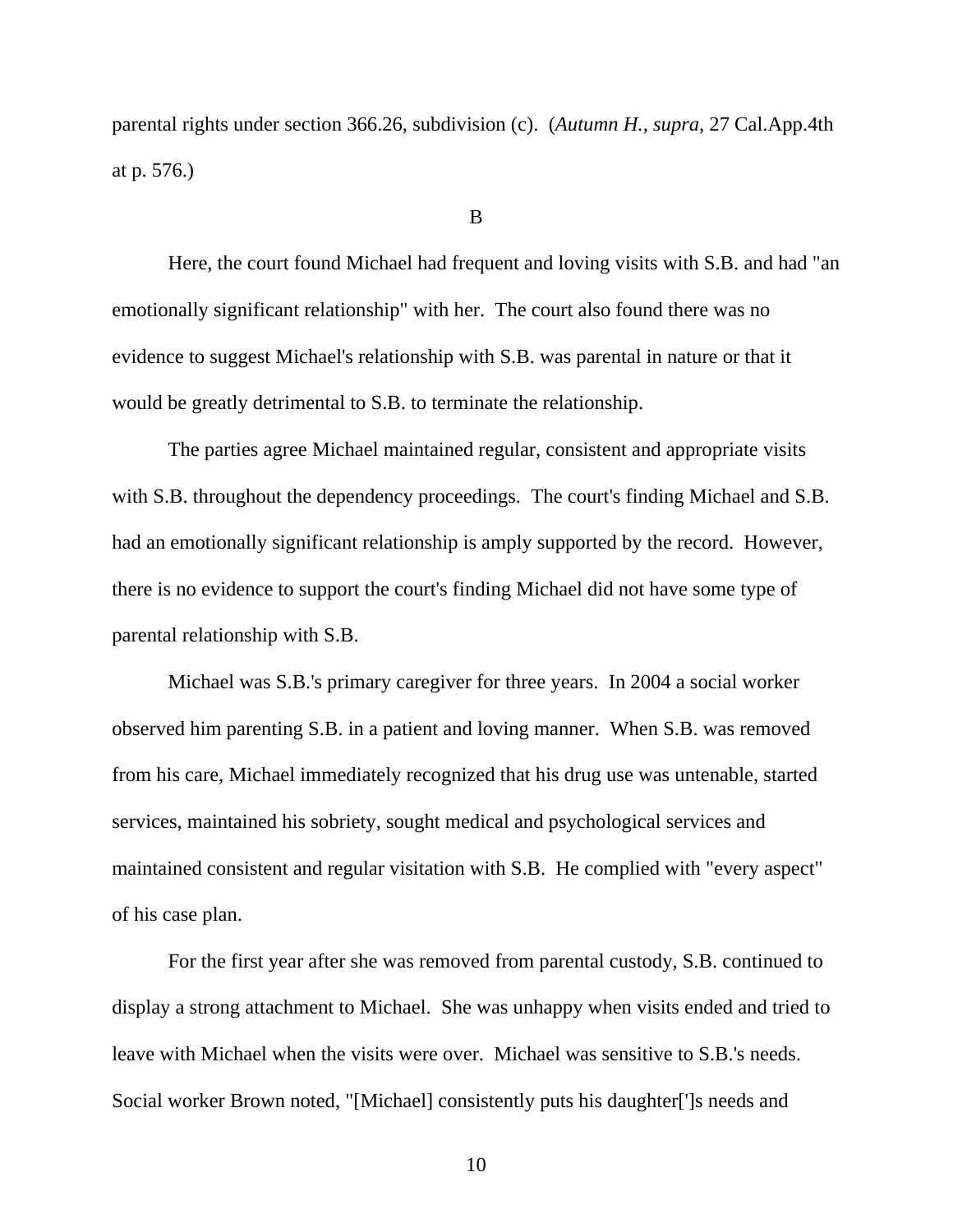safety before his own." S.B. responded to Michael's attention. During one visit, S.B. "sat on [Michael's] lap . . . [and] proudly showed off the pink tennis shoes he had bought her." The record clearly establishes S.B. initiated physical contact with Michael. Dr. Kelin observed that S.B. "ran into [Michael's] arms, again getting her father to pick her up." Michael and S.B. shared an affectionate relationship. S.B. "nestle[d] up to [Michael's] neck" and "whispered and joked with him." The record also shows S.B. loved Michael and wanted their relationship to continue. S.B. whispered to her father, "I love you." As Michael started to leave, S.B. stated, "I'll miss you," and then she gave him another hug. S.B. spontaneously said, "I wish I lived with you and Mommy and Nana."

 According to the 1973 work of psychoanalytic theory central to *Autumn H*., a child could not develop such a significant attachment to a parent without the parent's attention to the child's needs for physical care, nourishment, comfort, affection and stimulation. (See Goldstein et al., Beyond the Best Interests of the Child (1973) pp. 6, 17 (Goldstein).) As we recognized in *Autumn H*., this type of relationship typically arises from day-to-day interaction, companionship and shared experiences, *and may be continued or developed by consistent and regular visitation* after the child has been removed from parental custody. (*Autumn H., supra*, 27 Cal.App.4th at p. 575, citing Goldstein at p. 19.) The record here fully supports the conclusion Michael continued the significant parent-child relationship *despite* the lack of day-to-day contact with S.B. after she was removed from his care. (Cf. *In re Casey D.* (1999) 70 Cal.App.4th 38, 51 ["Day-to-day contact is not necessarily required, although it is typical in a parent-child relationship"].)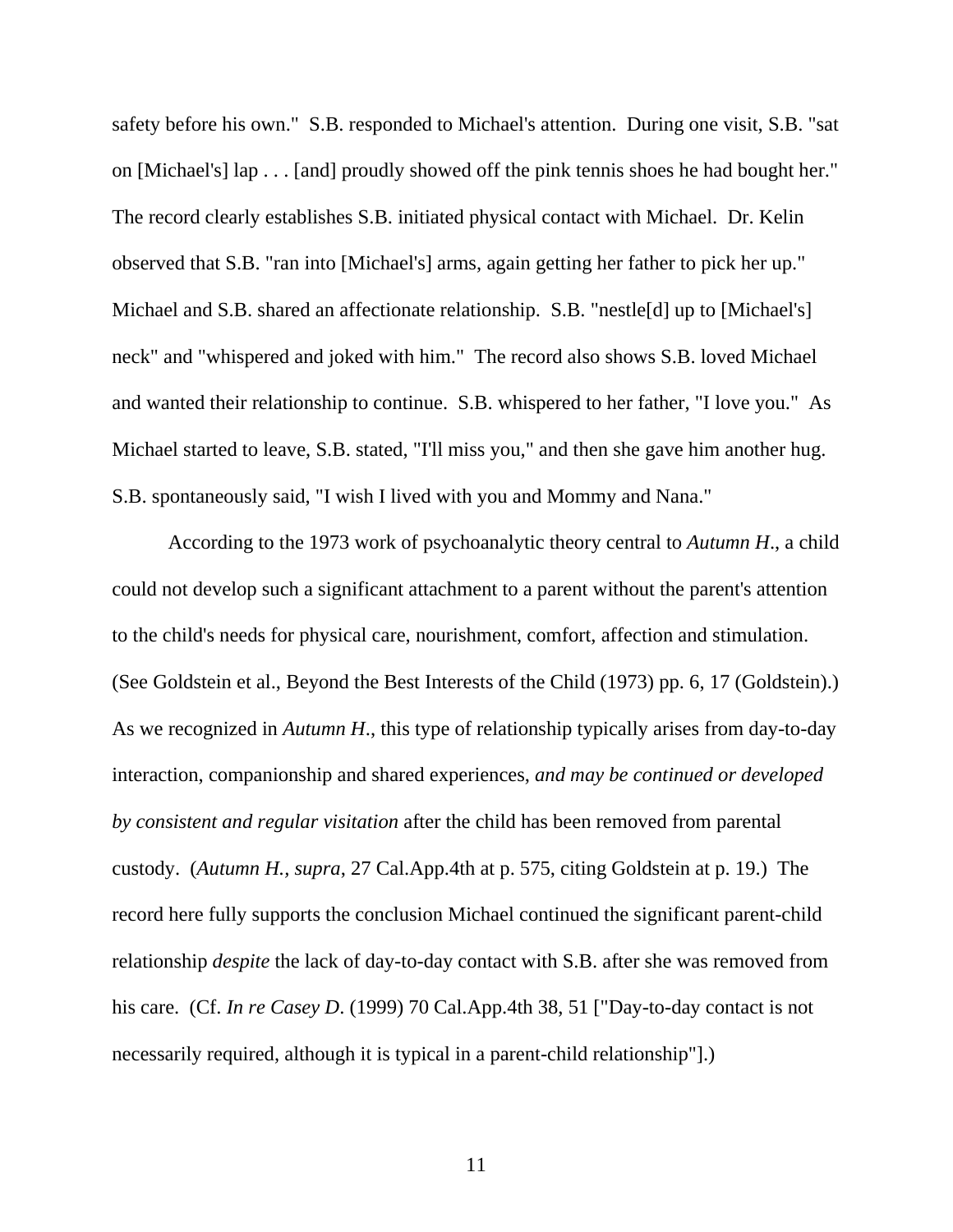This case is similar to *In re Amber M*. (2002) 103 Cal.App.4th 681, 690-691 (*Amber M*.). In that case, we concluded the trial court erred when it terminated the parental rights of a mother who visited her children as often as she was allowed, acted in a loving, parental role when she was with the children and did virtually everything asked of her to regain custody. (*Id*. at p. 690.) The children loved and missed their mother. Depending on the children's ages, they had either a strong primary bond or strong attachment to her. We also noted the social worker impermissibly considered the suitability of the grandparents' home in recommending termination of parental rights. (*Ibid*.)

 We reject the Agency's position the continuing beneficial relationship exception does not apply unless the child has a "primary attachment" to the parent. (See, e.g., *Amber M., supra*, 103 Cal.App.4th at pp. 689-691.) *Autumn H*. does not narrowly define or specifically identify the type of relationship necessary to establish the exception. The exception may apply if the child has a "substantial, positive emotional attachment" to the parent. (*Autumn H., supra,* 27 Cal.App.4th at p. 575.) We do not believe it is reasonable to require the parent of a child removed from parental custody to prove the child has a "primary attachment" to the parent, or to show the parent and the child have maintained day-to-day contact. If that were the standard, the rule would swallow the exception. (Cf. *Morning Star Co. v. State Bd. of Equalization* (2006) 38 Cal.4th 324, 336.)

We are also troubled by the argument that any detriment to S.B. from the loss of the parent-child relationship will eventually be ameliorated by time and S.B.'s strong relationship with her grandmother. When a child cannot be returned to the physical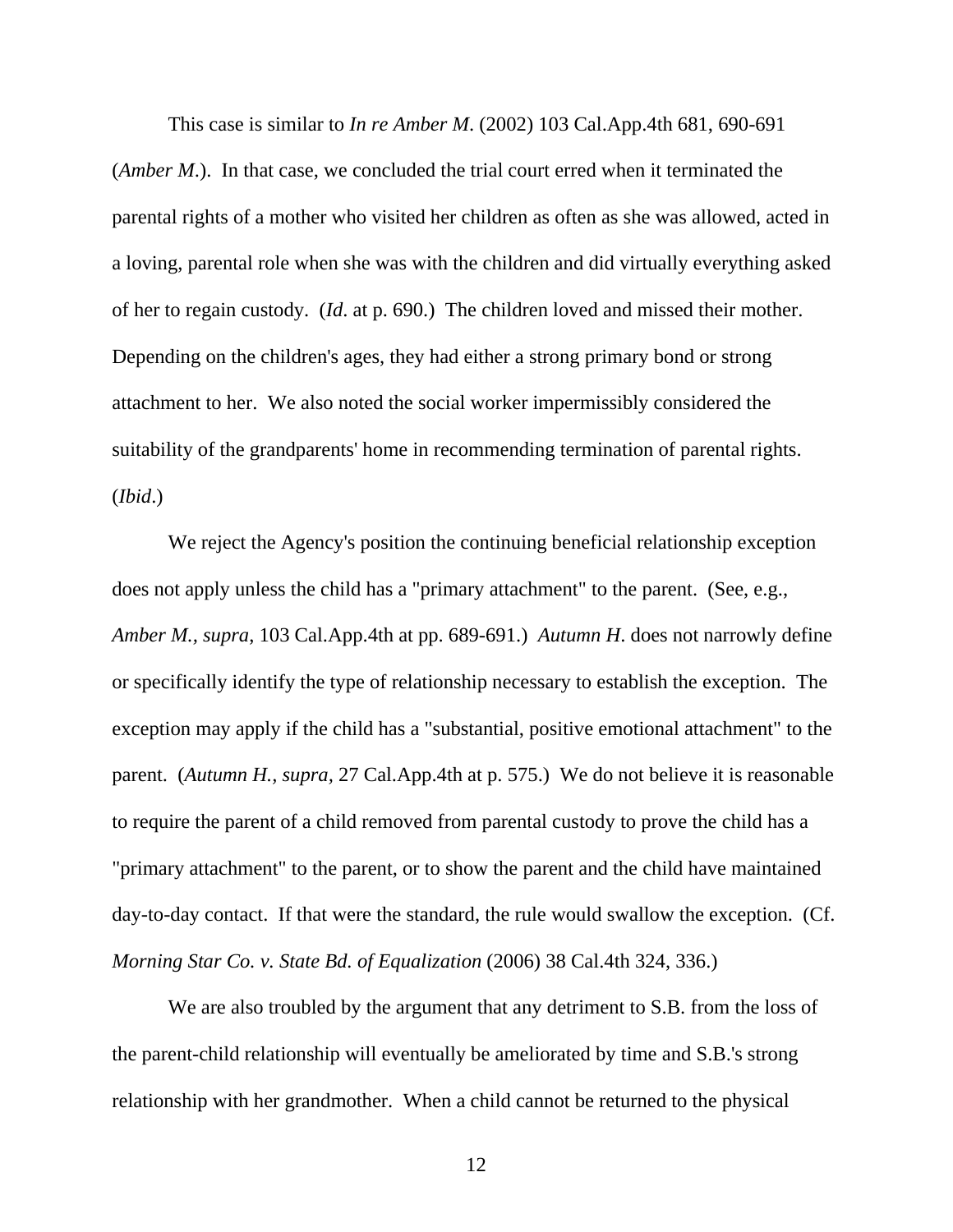custody of a parent, we expect the child has developed or will develop a secure parental relationship with his or her primary caregiver or prospective primary caregiver. We believe it is a self-evident proposition that at any one time a child may have more than one parent or person acting as a parent.9 Here, S.B. derived comfort, affection, love, stimulation and guidance from her continued relationship with Michael. The fact that S.B. also had a strong, positive and significant relationship with her grandmother does not negate the harm S.B. would experience from the loss of her significant, positive, emotional relationship with her father.<sup>10</sup> Thus the proposition that S.B.'s loss may be healed by time and support, even if true, does not support a finding S.B. would not be greatly harmed by termination of parental rights. (§ 366.26, subd. (c)(1)(B); *Autumn H., supra,* 27 Cal.App.4th at p. 575.)

 The court recognized that S.B. would benefit from continuing her relationship with Michael and based its decision to terminate parental rights in part on the grandparents' willingness to allow Michael to continue to visit S.B. We do not believe a parent should be deprived of a legal relationship with his or her child on the basis of an

<sup>9</sup> In a later work, the authors of Beyond the Best Interests of the Child noted:"In order to develop—intellectually, emotionally, socially, and morally—a child requires participation in progressively more complex reciprocal activity, on a regular basis over an extended period in the child's life, with *one or more persons* with whom the child develops a strong, mutual, irrational, emotional attachment and who is committed to the child's well-being and development, preferably for life." (Goldstein et al., The Best Interests of the Child (1996) p. 88, 2d fn., quoting Bronfenbrenner, italics added.)

<sup>10</sup>Effective January 1, 2008, the Legislature amended section 366.26, subdivision (c)(1). If certain conditions apply, section 366.26, subdivision (c)(1)(A), now allows the court to select guardianship with a relative as the child's permanency plan without requiring a finding that termination of parental rights would be detrimental to the child. (See § 366.26, subds. (c)(1), (c)(1)(A), eff. Jan. 1, 2008.)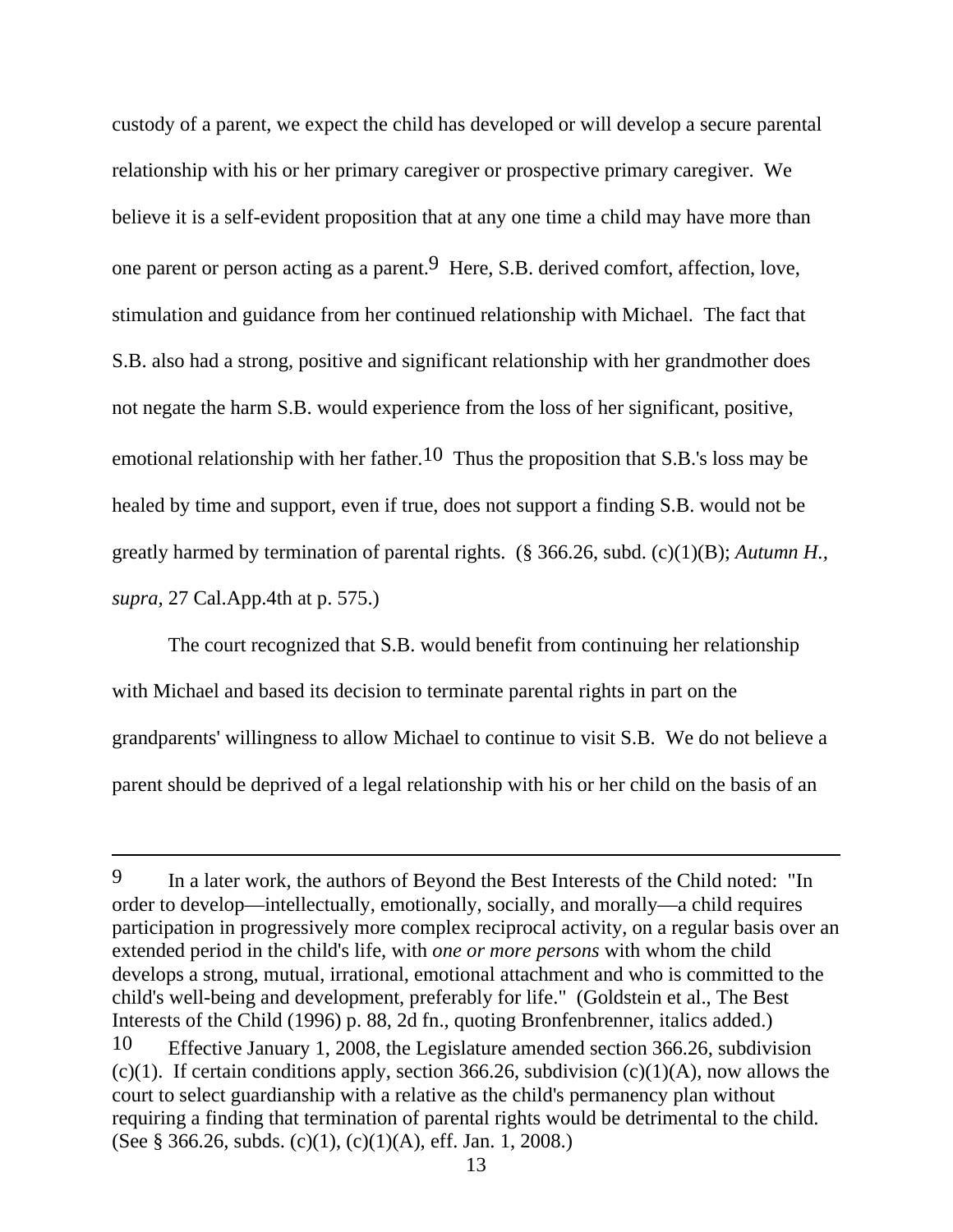unenforceable promise of future visitation by the child's prospective adoptive parents. This situation is not, as the Agency contends, analogous to the sibling relationship exception under section 366.26, subdivision  $(c)(1)(B)(v)$ , in which the court considers future sibling contact and visitation. (*In re Megan S*. (2002) 104 Cal.App.4th 247, 254.) Unlike the parent-child relationship, sibling relationships enjoy legal recognition after termination of parental rights. (*In re Valerie A*. (2006) 139 Cal.App.4th 1519, 1524; *In re Miguel A*. (2007) 156 Cal.App.4th 389, 396.)

Neither section 366.26, subdivision (c)(1)(B)(i), nor *Autumn H*. requires proof that the child has a "primary attachment" to a parent or that the noncustodial parent has maintained day-to-day contact with the child. (*Autumn H., supra,* 27 Cal.App.4th at p. 575; *In re Casey D., supra*, 70 Cal.App.4th at p. 51.) Here, Michael maintained a parental relationship with S.B. through consistent contact and visitation. His devotion to S.B. was constant, as evinced by his full compliance with his case plan and continued efforts to regain his physical and psychological health. The record shows S.B. loved her father, wanted their relationship to continue and derived some measure of benefit from his visits. Based on this record, the only reasonable inference is that S.B. would be greatly harmed by the loss of her significant, positive relationship with Michael. (*Autumn H., supra*, 27 Cal.App.4th at pp. 575-576.) We conclude the court erred when it found the continuing beneficial relatiship exception did not apply and terminated parental rights. (§ 366.26, subd.  $(c)(1)(B)(i)$ .)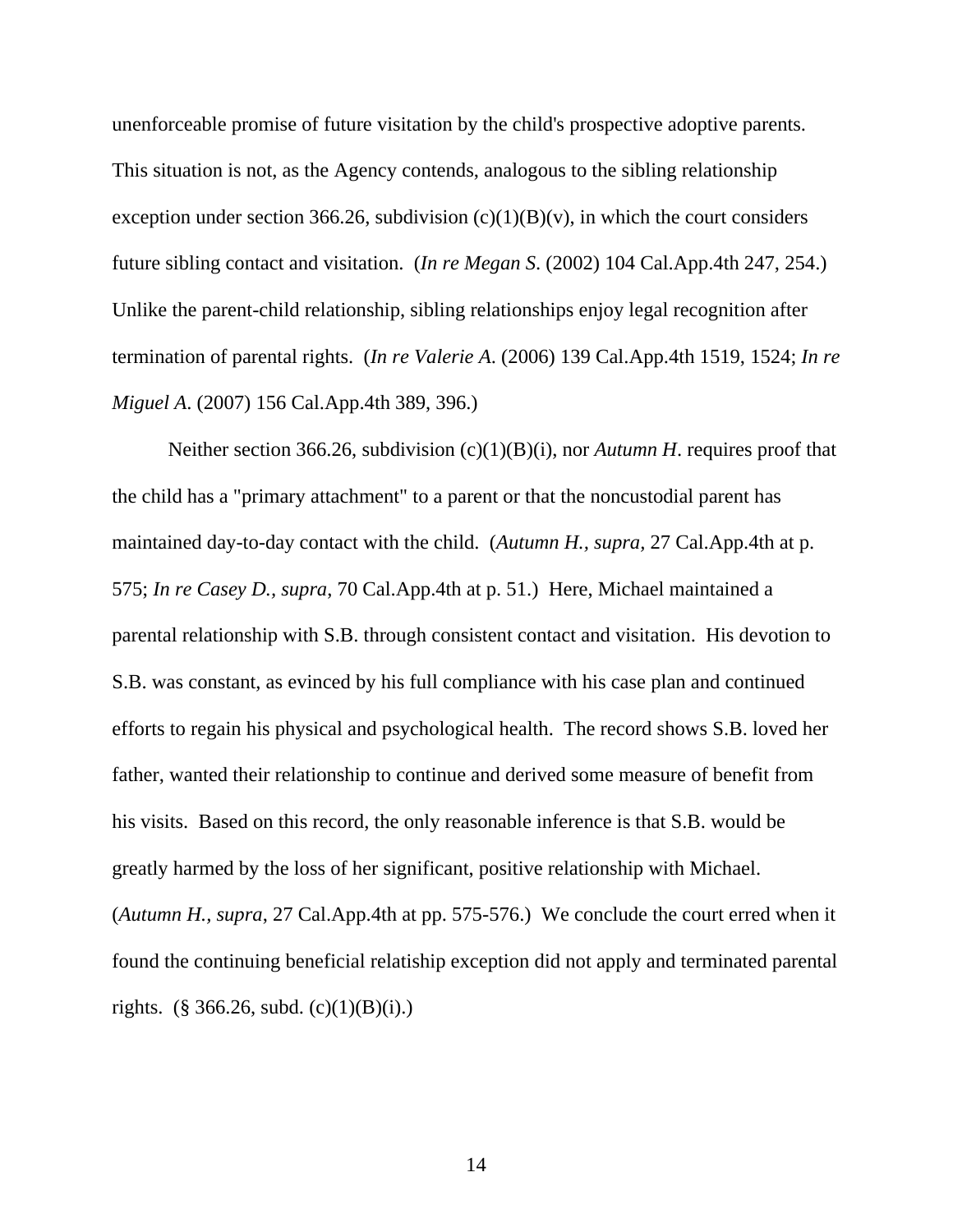### II

#### *ICWA*

#### A

 Michael contends the court erred when it determined ICWA did not apply. He asserts the Agency did not: (1) provide proper verification to the court that it notified the BIA of the dependency proceedings (the BIA error); (2) properly notice the Oglala Sioux tribe; (3) send the revised JV-135 to the Sioux tribes; (4) notice all Apache tribes; and (5) notice Stephanie as required under ICWA. (See 25 U.S.C. § 1912(a); § 224.2.)

 The Agency acknowledges error with respect to notice to the BIA, the Oglala Sioux, the Sioux tribes and Stephanie. The Agency concedes the notices sent to the Sioux tribes contained insufficient information to constitute proper notice and the matter should be remanded for the limited purpose of complying with the notice provisions of ICWA. As to the other claimed errors, the Agency asserts the BIA error was rendered harmless when the Agency submitted proof to the court that it sent the revised JV-135 to the BIA. It also contends the error as to Stephanie was harmless because she did not claim any Native American Indian heritage. Finally, the Agency disagrees with Michael's contention the Agency is required to notice all Apache tribes in addition to the Mescalero Apache tribe, which was identified as Michael's maternal grandfather's tribe. Minor's counsel concurs with the Agency's position.

We agree with the parties the Agency must notice the Sioux tribes with any additional information the Agency has obtained about the family's Native American Indian heritage and history. (*In re Francisco W.* (2006) 139 Cal.App.4th 695, 703; *In re*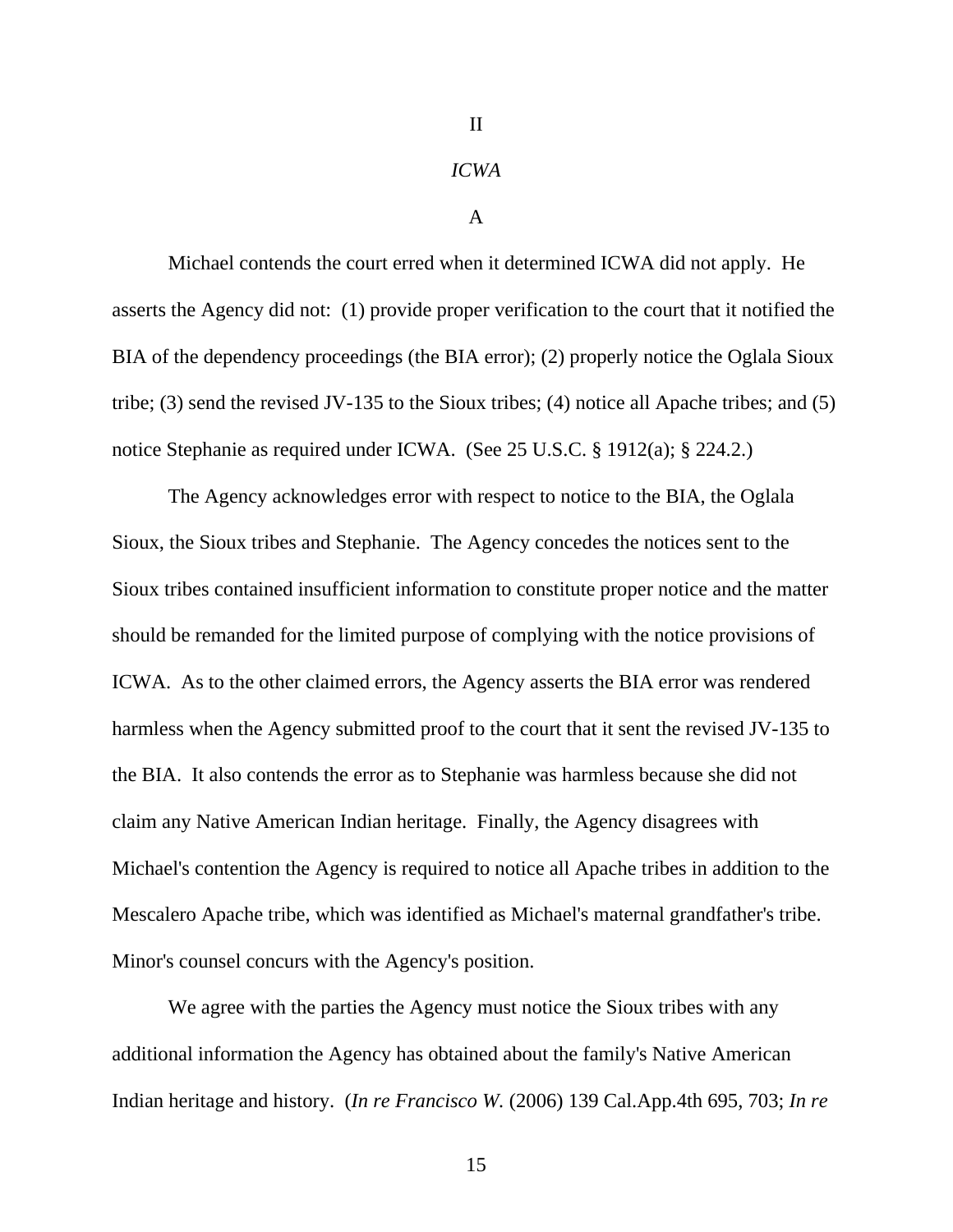*Louis S.* (2004) 117 Cal.App.4th 622, 630-631 (*Louis S*.).) We conclude the BIA error was cured when the Agency sent the revised JV-135 to the BIA and filed proper verification with the court. (Cf. *Louis S., supra,* 117 Cal.App.4th at p. 631.) We are not persuaded by Michael's argument that the lack of actual ICWA notice to Stephanie requires reversal of the order terminating parental rights. The record shows Stephanie had actual notice of the section 366.26 hearing, and neither she nor Michael objected to the section 366.26 hearing on the ground Stephanie did not receive notice as required under title 25 United States Code section 1912(a) and section  $224.2^{11}$  Thus the issue as to Stephanie is forfeited on appeal. (*In re Dakota H.* (2005) 132 Cal.App.4th 212, 221- 222.)

 The only unresolved ICWA issue here is whether the Agency has an obligation under federal and/or state law to notice all federally-recognized Apache tribes, in addition to the Mescalero Apache tribe, which was identified as the tribe of Michael's maternal grandfather. We now discuss the Agency's obligation to notice the Apache tribes other than the Mescalero Apache tribe.

B

 Notice is a "key component of the congressional goal to protect and preserve Indian tribes and Indian families." (*In re Kahlen W*. (1991) 233 Cal.App.3d 1414, 1421.) Notice requirements are strictly construed. (*In re Desiree F*. (2000) 83 Cal.App.4th 460, 470.) The Agency must provide notice to all tribes of which the child may be a member

<sup>11</sup> We presume that on remand the Agency will provide notice to Michael and Stephanie as required under title 25 United States Code section 1912(a) and section 224.2, if it has not already done so.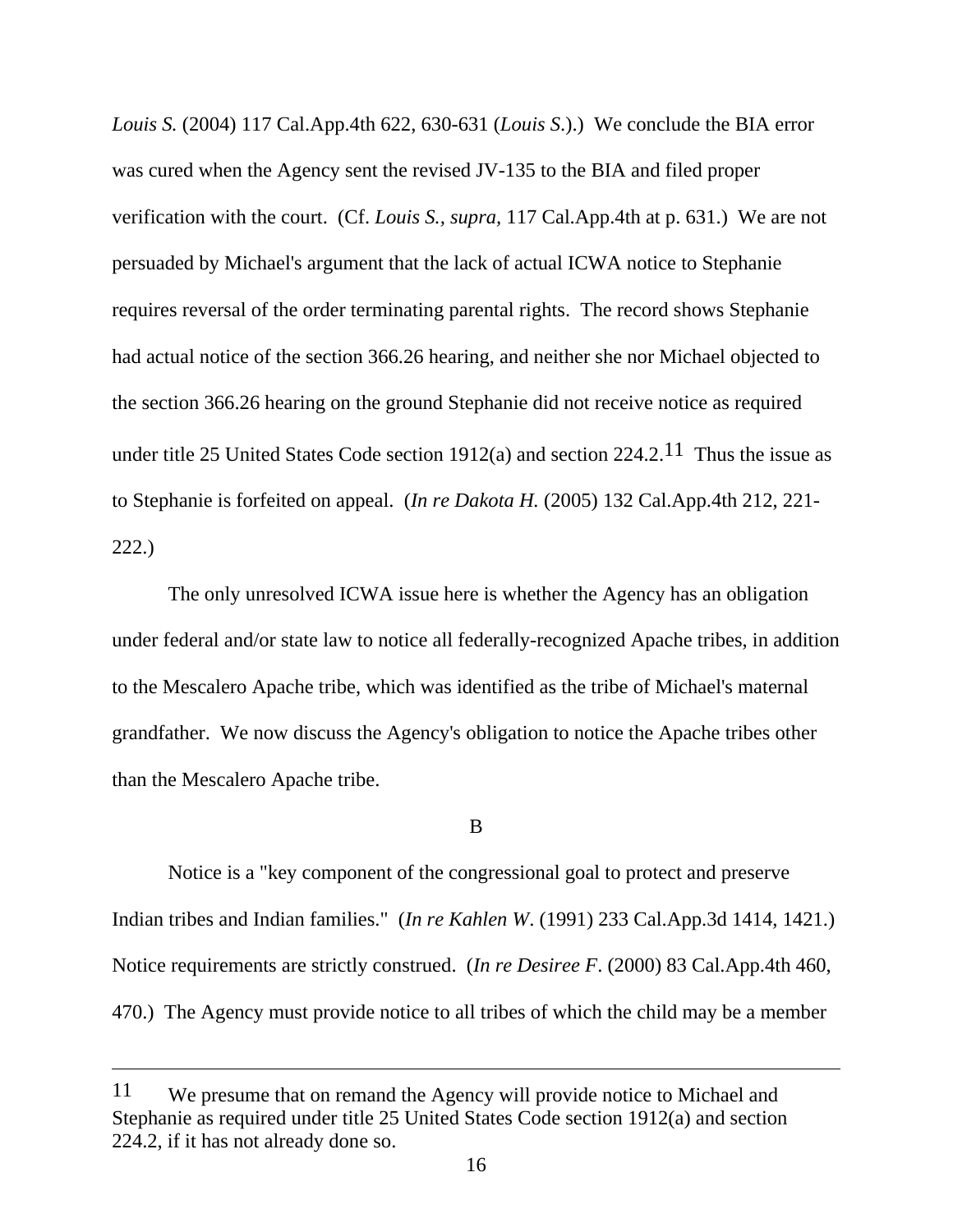or eligible for membership. (§ 224.2, subd. (a)(3); *Louis S., supra,* 117 Cal.App.4th at pp. 632-633.) Notice to the tribe provides it the opportunity to assert its rights. (*In re Karla C.* (2003) 113 Cal.App.4th 166, 174.) If the identity of the tribe cannot be determined, notice is to be served on the BIA. (25 U.S.C. § 1912(a); see also § 224.2, subd.  $(a)(4)$ .)

 Here, the Agency received a response from the BIA on August 16, 2007. Iris Peterson, supervisory social worker with the BIA, the Mescalero Indian Agency, informed the Agency the BIA was not an Agent of Notice for the Mescalero Apache tribe and the Agency's request was being forwarded to the designated tribe's Agent of Notice. Peterson advised the Agency to obtain a copy of the Agents of Notice for each tribe in the nation. If the Agency did not know the tribe but suspected S.B. was an Indian child, Peterson stated it was her understanding the Agency "must make every attempt to identify the Tribe and then determine whether the child would be eligible for membership." Peterson noted there are more than 500 federally recognized tribes in the United States. She invited the Agency to contact her with questions.

 This case is similar to *Louis S*., in which this court stated the social worker should have determined whether members of the Chiricahua tribe, a non-federally recognized Apache tribe, may be members of or eligible for membership in another Apache tribe and to provide notice to the tribe or tribes that had absorbed the Chiricahua tribe. (*Louis S., supra,* 117 Cal.App.4th at pp. 632.) Further, if the social worker could not determine which tribes absorbed the Chiricahua tribe, the social worker should give notice to the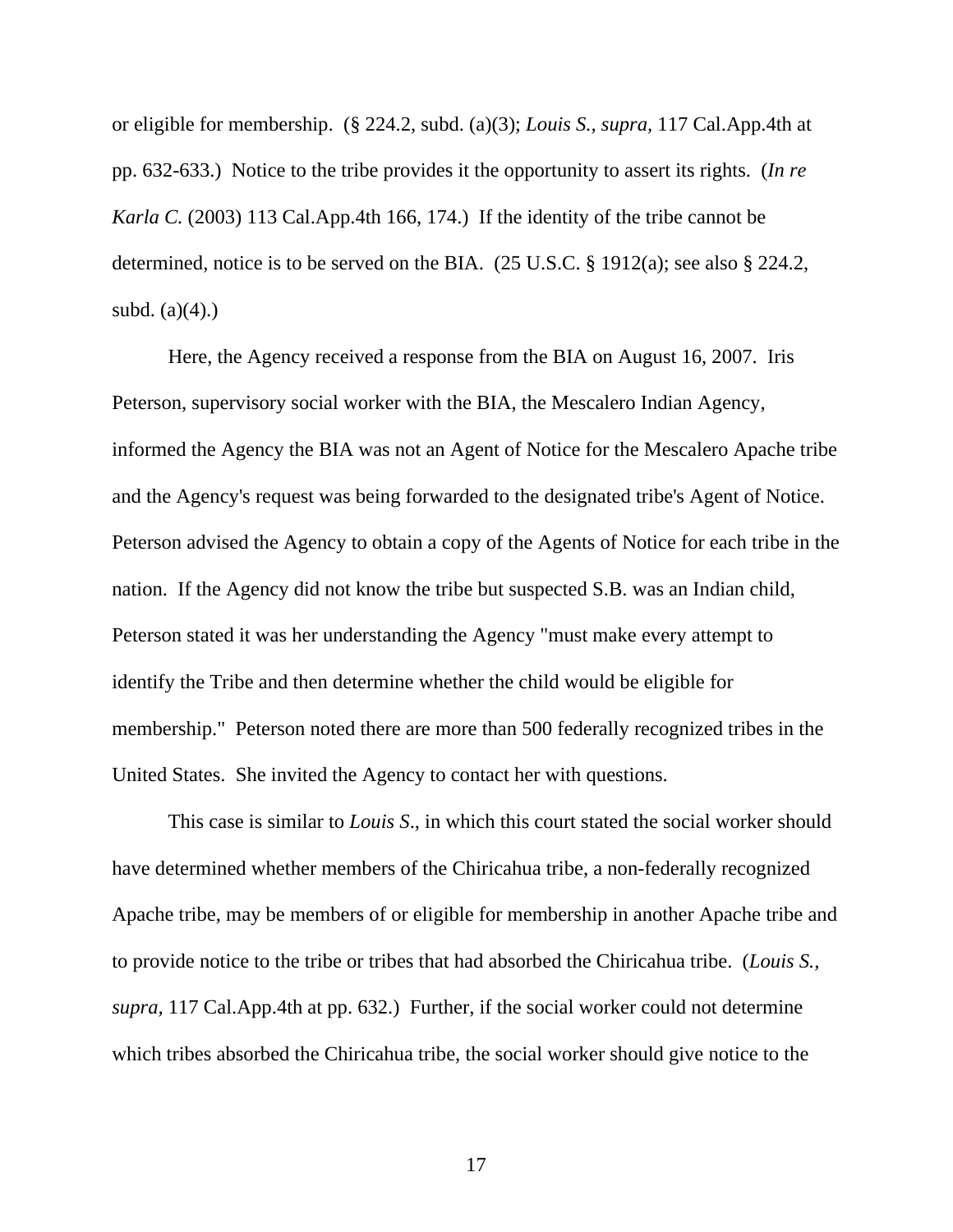BIA and any tribes that had absorbed individual members of the Chiricahua tribe. (*Id*. at p. 633; 25 U.S.C. § 1912(a).)

 Although this case involves the Mescalero Apache tribe and not the Chiricahua tribe, the record contains no information that would allow us to conclude a dependent child whose paternal grandmother's heritage was Mescalero Apache on the grandmother's father's side (Arizona, circa 1895) was not a member of or eligible for membership in any other Apache tribe. The Agency should contact the BIA for assistance in determining whether in view of the family's heritage S.B. may be a member of or eligible for membership in any tribe other than the Mescalero Apache. (*Louis S., supra*, 117 Cal.App.4th at pp. 632-633.) This is consistent with the recommendations the Agency received from the BIA on August 16, 2007. We do not suggest the Agency must conduct extensive research; a telephone conversation with a person at the BIA who is familiar with the Apache tribes should be sufficient. If the Agency cannot determine the identity of the tribe or tribes, then "[s]erving the BIA eliminates the need to serve the remaining Apache Tribes." (*Id.* at p. 633; 25 U.S.C. § 1912(a); § 224.2, subd. (a)(4).)

### DISPOSITION

 The order terminating parental rights is reversed and the matter is remanded to the juvenile court with directions that it require the Agency to consult with the BIA